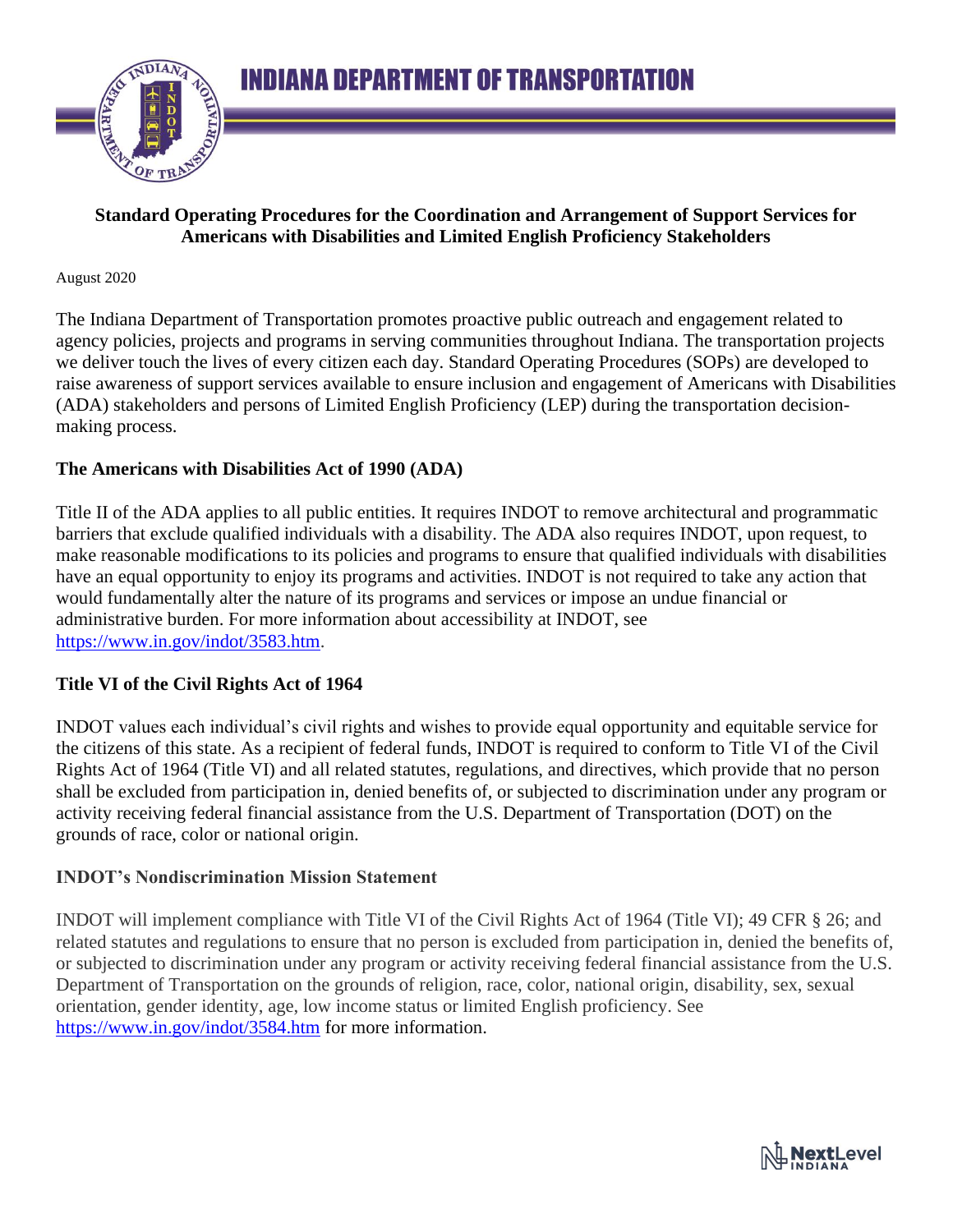## **AMERICAN'S WITH DISABILITIES (ADA) SUPPORT SERVICES**

INDOT coordinates support services for ADA stakeholders through the Indiana Family and Social Services Administration's (FSSA) Division of Disability and Rehabilitation Services (DDRS). See [https://www.in.gov/fssa/ddrs/4219.htm.](https://www.in.gov/fssa/ddrs/4219.htm)

## **SUPPORT SERVICES FOR HEARING AND VISUALLY IMPAIRED PERSONS:**

- 1. INDOT requestor/business unit, completes a State Agency Communication Form, instructions are found at [https://www.in.gov/fssa/files/DHHS\\_PROCEDURES\\_AND\\_RESPONSIBILITIES.pdf](https://www.in.gov/fssa/files/DHHS_PROCEDURES_AND_RESPONSIBILITIES.pdf)
- 2. The following INDOT business unit should be notified of support services request: INDOT ADA Coordinator: [accessforall@indot.in.gov.](mailto:accessforall@indot.in.gov)
- 3. The INDOT requestor submits a completed State Agency Communications Form to the Indiana Family and Social Services Administration's (FSSA) Division of Disability and Rehabilitative Services (DDRS).

**To request Blind & Visually Impaired services:** Email: [bvis@fssa.in.gov](mailto:bvis@fssa.in.gov)

**To request Deaf & Hard of Hearing services:** Email: [dhhshelp@fssa.in.gov](mailto:dhhshelp@fssa.in.gov)

- 4. The request is reviewed by Indiana FSSA's DDRS and if approved, services will be arranged. The coordinated service partner will determine if request can be accommodated within the time requested. The coordinating service partner for the area in which the service was requested will confirm the assignment with the INDOT requestor upon filling the job request.
- 5. Requests for interpretation services should be made two (2) weeks in advance of your event.
- 6. Services are statewide and in most cases are provided at no charge to INDOT but rather as part of services provided by Indiana FSSA. However, depending upon the time, date and location in which the service is requested, INDOT may incur charges for the support service.
- 7. Any cancellation of service should be done forty-eight (48) hours prior to your event. Failure to do so may result in INDOT being charged directly for the service.

# **LANGUAGE INTERPRETATION AND DOCUMENT CONVERSION SERVICES**

INDOT coordinates support services for Limited English Proficiency stakeholders through active Quality Purchase Agreements (QPAs) through the Indiana Department of Administration (IDOA)

# **What is a QPA?**

Quantity Purchase Agreements are contracts between the state and vendors in which commodities are supplied to Indiana state agencies on an on-going, as-needed basis. QPAs benefit the state by enabling the state to aggregate its purchases to achieve bulk pricing. QPAs are awarded via the competitive bid process.

# **LANGUAGE (In-Person) INTERPRETATION SERVICES:**

Upon receiving a request from stakeholder or member of public, visit the Indiana Department of Administration to learn of current Quality Purchase Agreements (QPA) with the State of Indiana at <https://www.in.gov/idoa/2450.htm>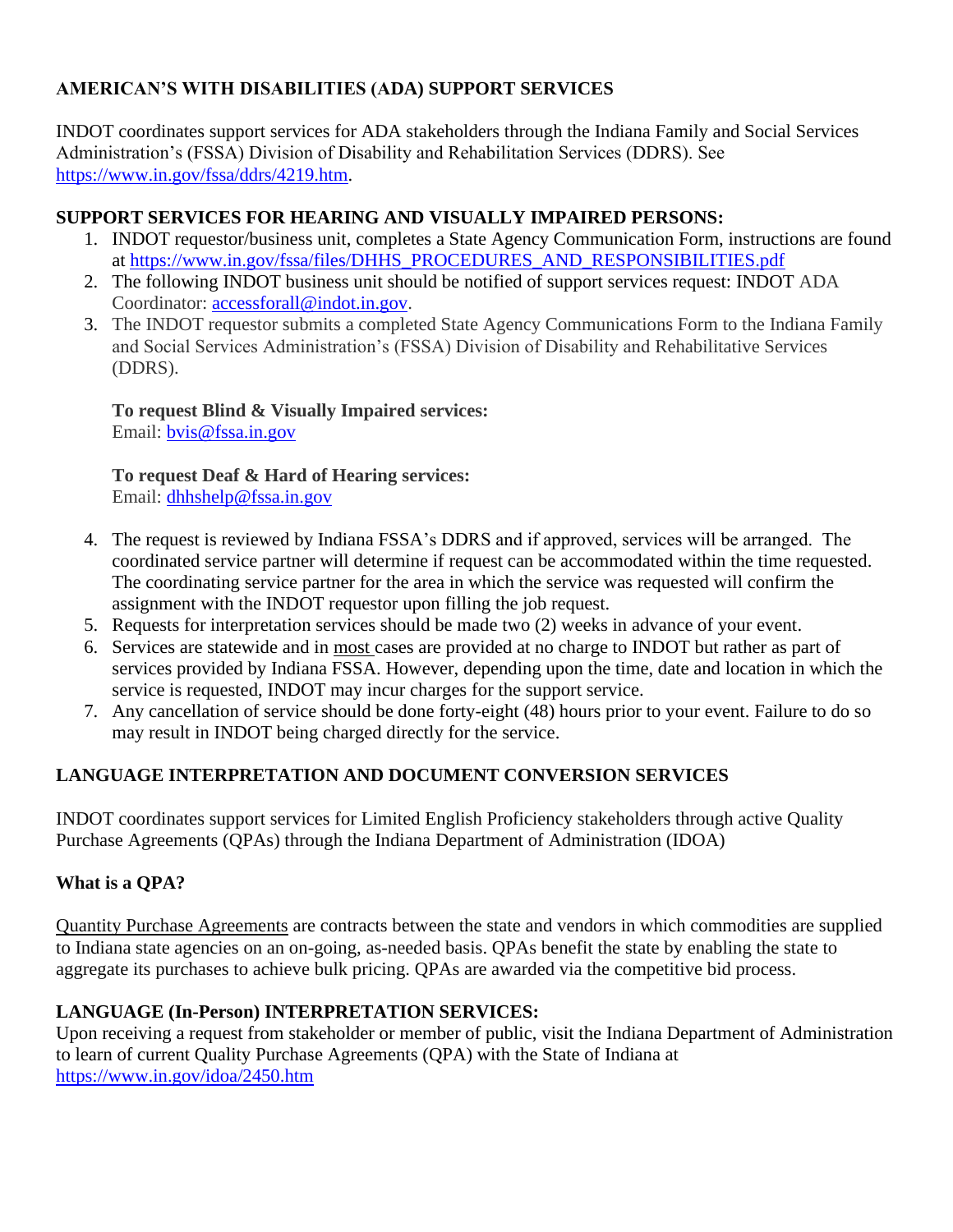- 1. INDOT requestor gathers all pertinent information then contacts current vendor approved by the Indiana Department of Administration. See<https://www.in.gov/idoa/2648.htm> to review services required.
- 2. INDOT requestor is assigned to a project manager who assigns an interpreter, determines the project scope and time required to complete assignment.
- 3. Requestor discusses project scope and time required with INDOT business unit prior to issuing order to proceed.
- 4. Request for language interpretation should be submitted approximately 1 to 2 weeks prior to event.
- 5. Interpretation services are available under current State of Indiana QPAs at cost to INDOT.

### **LEP Support Services QPAs available:**

QPA 13314 ̶Language Training Centers (LTC), Expiration Date 11/30/2020 [www.LTClanguagesolutions.com](http://www.ltclanguagesolutions.com/) Translation Manager - Imichel@ltcls.com Translation Coordinator - [pgarand@ltcls.com](mailto:pgarand@ltcls.com)

QPA 13336 – Propio LS LLC, Expiration Date 11/30/2020 <https://propio-ls.com/> IDOA Vendor Contract Manager [Jpardue1@idoa.in.gov](mailto:Jpardue1@idoa.in.gov) **INDOT Account Number 3497**

6. The requesting INDOT business unit is responsible for payment including processing invoices. The requesting business unit must make provisions to ensure they have funds available for use.

### **DOCUMENT CONVERSION SERVICES:**

- 1. INDOT requestor gathers all pertinent information then contacts current vendor approved by the Indiana Department of Administration. See<https://www.in.gov/idoa/2648.htm> to review services required.
- 2. INDOT requestor is assigned to a project manager who assigns an interpreter and determines the project scope and time required to complete assignment.
- 3. Requestor discusses project scope and time required with INDOT business unit prior to issuing order to proceed.
- 4. Request for language interpretation should be submitted approximately 1 to 2 weeks prior to event.
- 5. Interpretation services are available under current State of Indiana QPAs at cost to INDOT.
- 6. The requesting INDOT business unit is responsible for payment including processing invoices. The requesting business unit must make provisions to ensure they have funds available for use.

## **ADDITIONAL INFORMATION**

# **FSSA, Deaf and Hard of Hearing Services (DHHS)**

The DHHS procedures must be followed in order to determine if the agency may use the program. If accepted, the services will be provided at no cost to the agency. If DHHS approves funding, the agency and DHHS will coordinate Interpreting, Video Remote Interpreting, or Computer Access Real-time Transcriptions available both live and remote, so State Agencies may provide services to individuals who are Deaf or Hard of Hearing. See [https://www.in.gov/fssa/2328.htm.](https://www.in.gov/fssa/2328.htm)